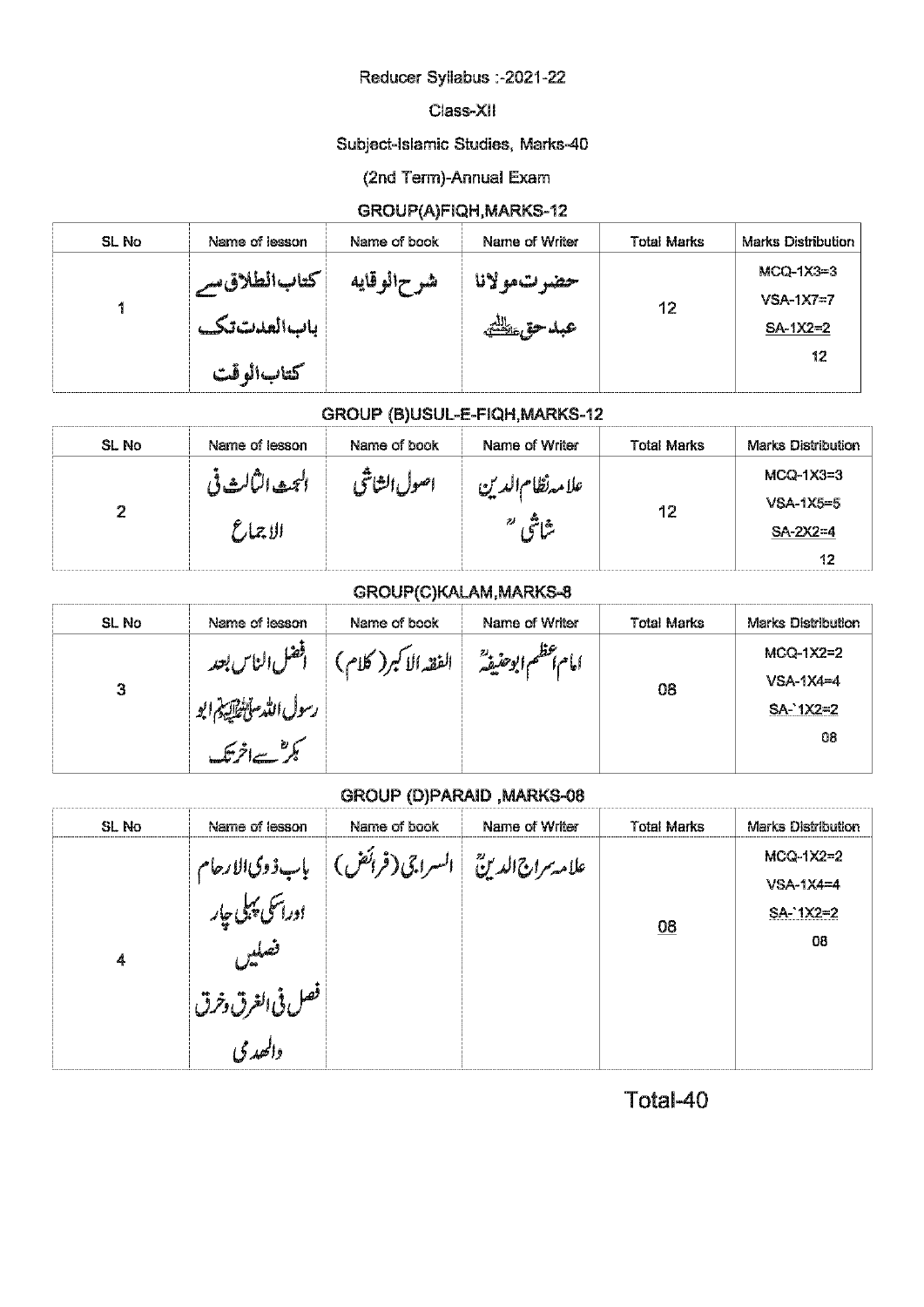# Reducer Syllabus :- 2021-22

### Class-XII

# Subject-Islamic History, Marks-40

# (2nd Term)Annual Exam

| <b>SL No</b>   | Name of lesson                                                                                     | Part                                                           | Name of Book | <b>Total Marks</b> | <b>Marks</b><br><b>Distribution</b>            |
|----------------|----------------------------------------------------------------------------------------------------|----------------------------------------------------------------|--------------|--------------------|------------------------------------------------|
| 1              | .<br>حارون الرشيه                                                                                  | (القطعة الاولى)<br>تاريخ الاسلام فلافت بن عباسيه الباب الثاني- |              | 15                 | $MCQ-1X3=3$<br>$VSA-1X8=8$<br>$SA-2X2=4$<br>15 |
| $\overline{2}$ | الباب الخامس۔<br>الخلافة والتمدن و<br>النهذيب والاخلاقية <sup> </sup><br> <br>.<br>في عهد العباسية | 驆                                                              | ₩            | 15                 | $MCQ-1X3=3$<br>$VSA-1X8=8$<br>$SA-2X2=4$<br>15 |
| 3              | القطعة الالثانية)<br>خلافت بنى امية السلب الشالث<br>- المحطاط المسلمين فى<br>- الاندلس             |                                                                | Ų₽           | 10                 | $MCQ-1X4=4$<br>$VSA-1X4=4$<br>$SA-1X2=2$<br>10 |

Total-40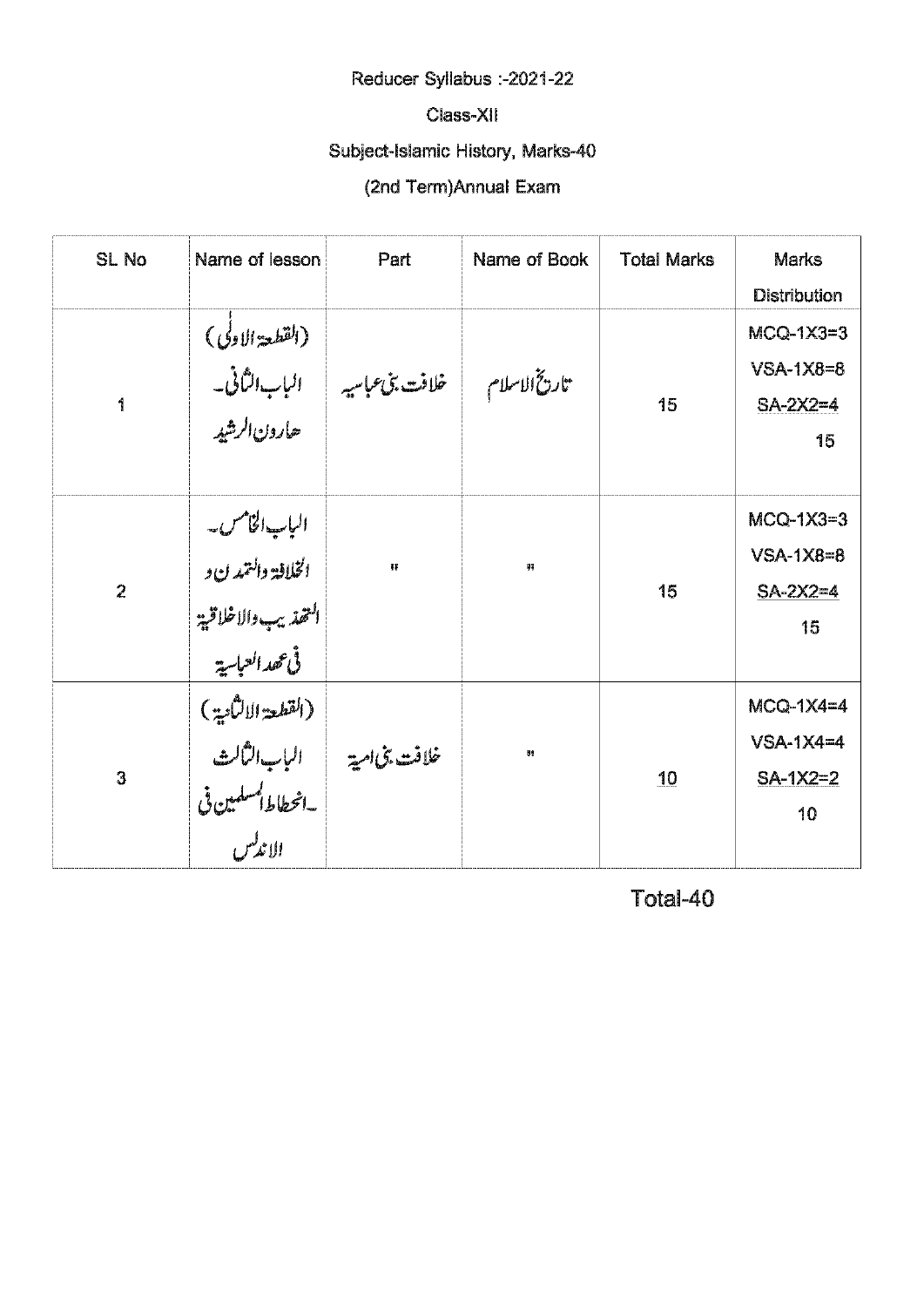# Reducer Syllabus :-2021-22

## Class-XII

# Subject-Theology, Marks-40

# (2nd Term)Annual Exam

| SI No          | Name of Lesson                                                                                 | Name of Book                                                              | <b>Total Marks</b> | <b>M/D</b>  | <b>Total Marks</b>  |
|----------------|------------------------------------------------------------------------------------------------|---------------------------------------------------------------------------|--------------------|-------------|---------------------|
|                |                                                                                                |                                                                           |                    |             | <b>Distribution</b> |
|                |                                                                                                |                                                                           |                    | $MCQ-1X4=4$ |                     |
| $\mathbf{r}$   | سمتناب السباشرة سے متناب<br> <br>   سلسق تنا                                                   | مثكوةالمعافج                                                              | 16                 | $VSA-1XB=8$ |                     |
|                |                                                                                                |                                                                           |                    | $SA-2X2=4$  |                     |
|                |                                                                                                |                                                                           |                    | 16          |                     |
|                |                                                                                                |                                                                           |                    | $MCQ-1X1=1$ | MCQ-1X10=10         |
| $\overline{2}$ |                                                                                                | سوال <i>نمبرنوے مو</i> ال نمبر ہوئے<br>تاریخ علم حدیث  <br>تاریخ علم حدیث | 04                 | $VSA-1X1=1$ | VSA-1X20=20         |
|                |                                                                                                |                                                                           |                    | $SA-1X2=2$  | $SA-5X2=10$         |
|                |                                                                                                |                                                                           |                    | 04          | 40                  |
|                |                                                                                                |                                                                           |                    | $MCQ-1X4=4$ |                     |
|                | سورہ انعام سے رکوع نمبر<br>تفسیر جلالین ہے اسے رکوع نمبر ۴۴ تک یعنی<br>ابیت نمبرایک سےایت نمبر |                                                                           | 16                 | VSA-1X10=10 |                     |
| $\overline{3}$ |                                                                                                |                                                                           |                    | $SA-2X1=2$  |                     |
|                |                                                                                                |                                                                           |                    | 16          |                     |
|                | $\mathbb{F}$ 100                                                                               |                                                                           |                    |             |                     |
|                | سوال نمبرآنھ (٨) ہے ١٢                                                                         |                                                                           |                    | $MCQ-1X1=1$ |                     |
| 4              | م<br>م الصل                                                                                    |                                                                           | 04                 | $VSA-1X1=1$ |                     |
|                |                                                                                                | تاريخ علمتشير                                                             |                    | $SA-1X2=2$  |                     |
|                |                                                                                                |                                                                           |                    | 04          |                     |

Total-40